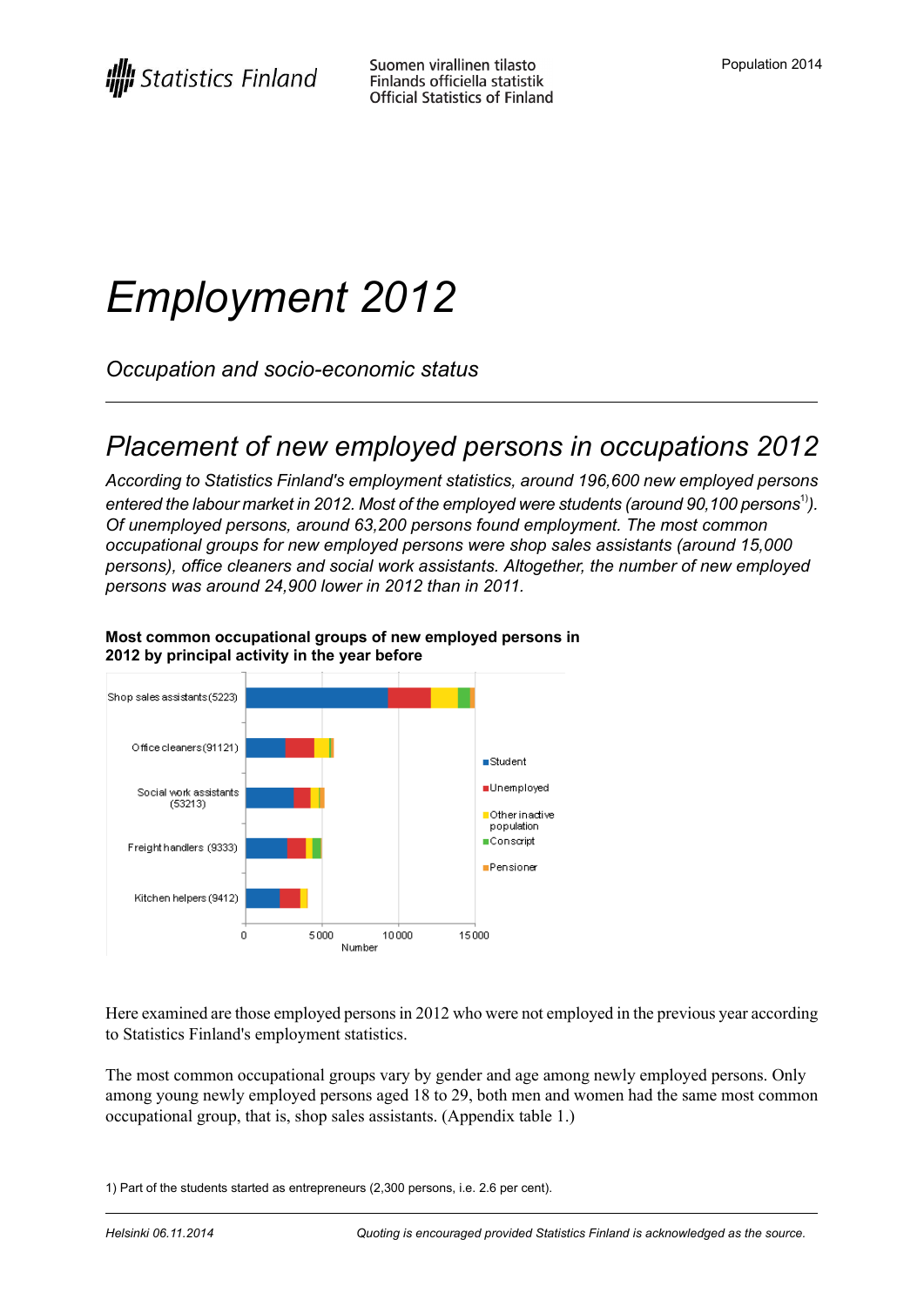Of new employed persons, 4.3 per cent, or around 8,500 persons were entrepreneurs. Men's share was slightly higher than that of women, 54 per cent. The most typical occupational groups of new entrepreneurs were house builders, restaurant services supervisors and shift managers, shop keepers, and hairdressers (around 300 persons in each group). (Appendix table 2.)



#### **Most common occupational groups of new entrepreneurs in 2012**

The number of jobs has been growing from 2007 to  $2012<sup>2</sup>$  in such industries as residential care activities and social work activities without accommodation, as well as food and beverage service activities<sup>3</sup>. The most common occupational groups of employed persons in these industries were social work assistants, hospital and institutional helpers, childminders in kindergartens and other institutions, household service workers, kitchen helpers, and food service counter attendants. (Appendix table 3.)

Of all occupational groups, the share of new employed persons was the largest, over 45 per cent, in the occupational groups of crop farm labourers, forestry labourers and garden and horticultural labourers. Around 400 new employed persons were working as crop farm labourers, for example.

In Statistics Finland's employment statistics for 2012, the occupations of wage and salary earners and entrepreneurs aged 18 to 74 according to their main employment relationship in the last week of the year have been classified into occupational groups according to the Classification of Occupations 2010<sup>4</sup>.

#### *Links*

Most common [occupational](http://tilastokeskus.fi/tup/visualisointi/tyollistyneet-maakunnittain.html) groups of new sysselsatta aged 18 to 74 by region in 2012

Official Statistics of Finland (OSF): Employment [e-publication]. ISSN=2323-6825. Industry, Employer Sector and Jobs 2012. 2) Helsinki: Statistics Finland [referred: 06.11.2014]. Access method:

http://tilastokeskus.fi/til/tyokay/2012/03/tyokay\_2012\_03\_2014-10-10\_tie\_001\_en.html.

<sup>2-</sup>digit industries according to the Standard Industrial Classification TOL 2008 with most growth in the number of jobs from 2007 3) to 2012 (see industries 87, 88 and 56) .

The data on occupations remained unknown for 3.1 per cent of all employed persons and for 11.5 per cent of all new employed 4) persons.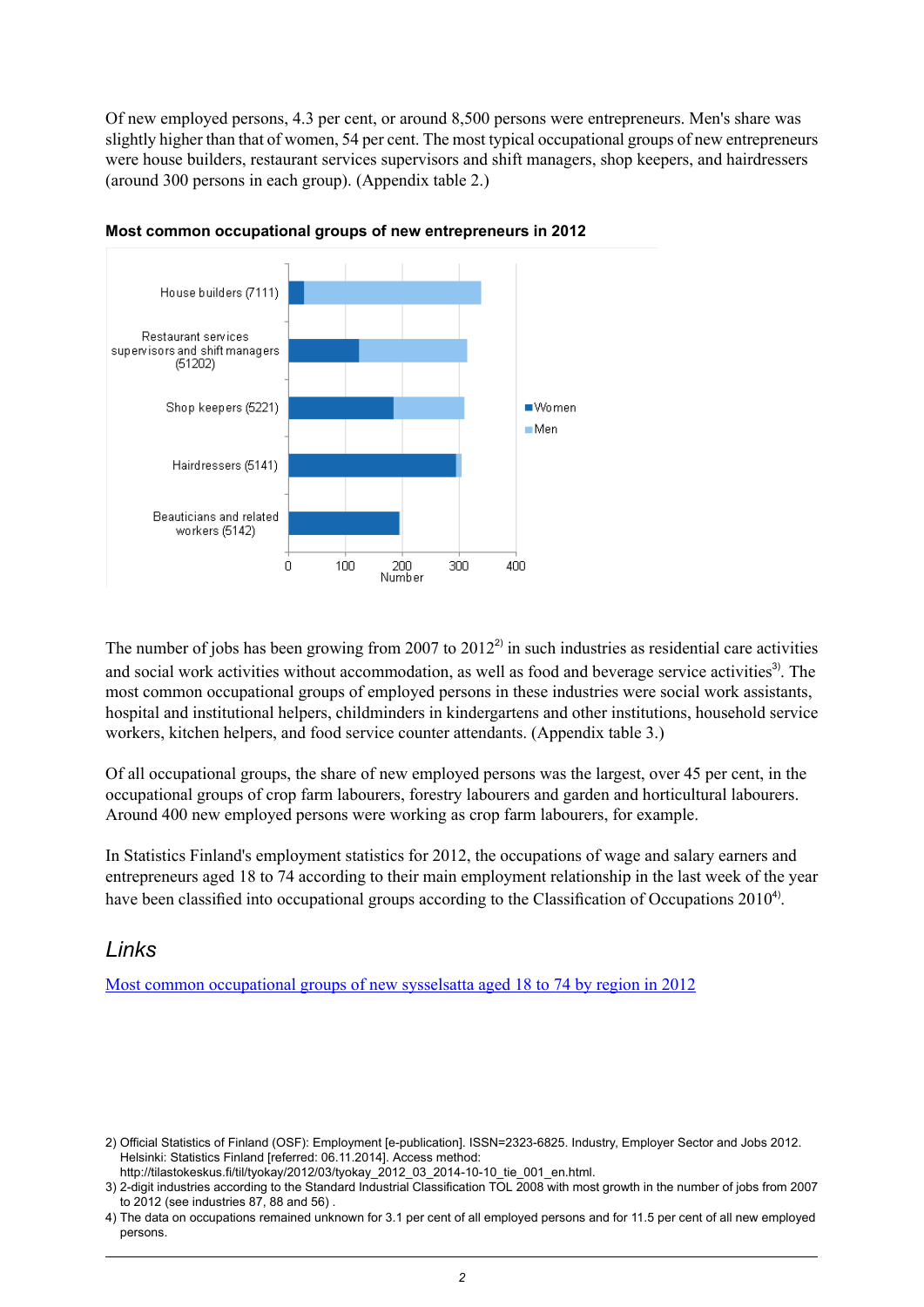### *Contents*

#### *Tables*

#### **Appendix tables**

| Appendix table 1. Most common occupational groups of new employed persons aged 18 to 74 by gender and age in |  |
|--------------------------------------------------------------------------------------------------------------|--|
| Appendix table 2. Most common occupational groups of new entrepreneurs aged 18 to 74 by gender and age in    |  |
| Appendix table 3. Most common occupational groups of new employed persons aged 18 to 74 in industries with   |  |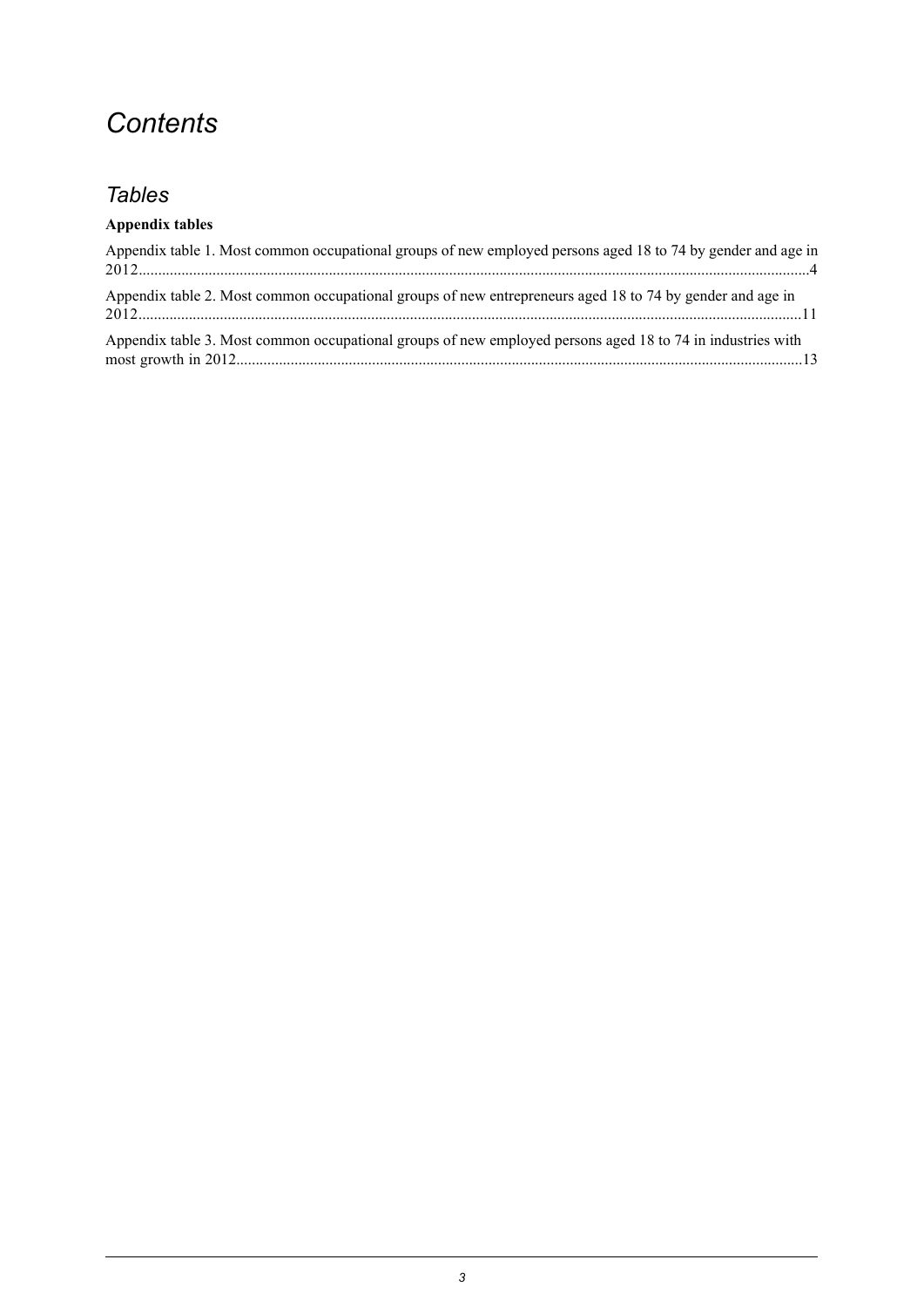### *Appendix tables*

<span id="page-3-0"></span>**Appendix table 1. Most common occupational groups of new employed persons aged 18 to 74 by gender and age in 2012**1)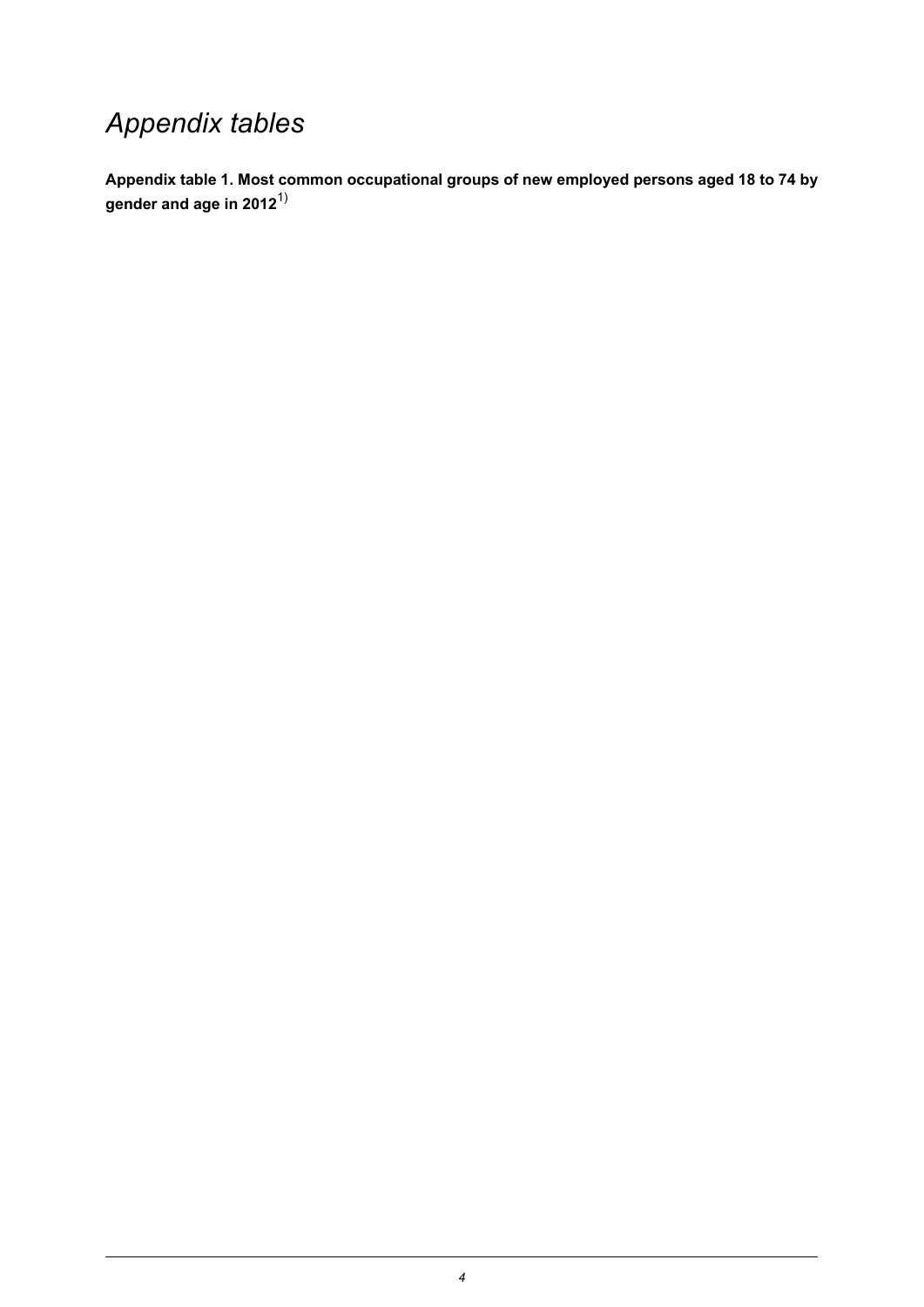| Gender Age |           | Occupational group                                         | New employed persons <sup>2)</sup> |
|------------|-----------|------------------------------------------------------------|------------------------------------|
| Total      | $18 - 29$ | 5223 Shop sales assistants                                 | 11 885                             |
|            |           | 9333 Freight handlers                                      | 3970                               |
|            |           | 91121 Office cleaners, etc.                                | 3 2 7 5                            |
|            |           | 53213 Social work assistants                               | 2935                               |
|            |           | 9412 Kitchen helpers                                       | 2 7 0 4                            |
|            |           | 7111 House builders                                        | 2 2 4 5                            |
|            |           | 5230 Cashiers and ticket clerks                            | 2 0 8 4                            |
|            |           | 4110 General office clerks                                 | 1931                               |
|            |           | 91123 Hospital and institutional helpers                   | 1754                               |
|            |           | 5246 Food service counter attendants                       | 1715                               |
|            |           | 8332 Heavy truck and lorry drivers                         | 1562                               |
|            |           | 5131 Waiters                                               | 1537                               |
|            |           | 51201 (Not more specifically classified) Cooks             | 1491                               |
|            |           | 44121 Mail carriers                                        | 1 2 6 9                            |
|            |           | 9313 Building construction labourers                       | 1 2 6 3                            |
|            |           | Total in the age group                                     | 112 269                            |
|            | 30-39     | 5223 Shop sales assistants                                 | 1 458                              |
|            |           | 91121 Office cleaners, etc.                                | 843                                |
|            |           | 53213 Social work assistants                               | 812                                |
|            |           | 4120 Secretaries (general)                                 | 736                                |
|            |           | 7111 House builders                                        | 661                                |
|            |           | 53111 Childminders in kindergartens and other institutions | 577                                |
|            |           | 32211 Nurses                                               | 526                                |
|            |           | 9412 Kitchen helpers                                       | 481                                |
|            |           | 9333 Freight handlers                                      | 478                                |
|            |           | 91123 Hospital and institutional helpers                   | 455                                |
|            |           | 8332 Heavy truck and lorry drivers                         | 448                                |
|            |           | 51201 (Not more specifically classified) Cooks             | 418                                |
|            |           | 53219 Other practical nurses                               | 386                                |
|            |           | 3322 Commercial sales representatives                      | 360                                |
|            |           | 5312 Teachers' aides                                       | 348                                |
|            |           | Total in the age group                                     | 32 545                             |
|            | $40 - 49$ | 5223 Shop sales assistants                                 | 827                                |
|            |           | 91121 Office cleaners, etc.                                | 763                                |
|            |           | 4120 Secretaries (general)                                 | 698                                |
|            |           | 53213 Social work assistants                               | 630                                |
|            |           | 91123 Hospital and institutional helpers                   | 547                                |
|            |           | 7111 House builders                                        | 480                                |
|            |           | 8332 Heavy truck and lorry drivers                         | 470                                |
|            |           | 9412 Kitchen helpers                                       | 427                                |
|            |           | 5153 Building caretakers                                   | 412                                |
|            |           | 7115 Carpenters and joiners                                | 409                                |
|            |           | 5312 Teachers' aides                                       | 383                                |
|            |           | 53221 Household service workers                            | 314                                |
|            |           | 53111 Childminders in kindergartens and other institutions | 312                                |
|            |           | 3322 Commercial sales representatives                      | 299                                |
|            |           | 9333 Freight handlers                                      | 282                                |
|            |           | Total in the age group                                     | 23 162                             |
|            | 50–59     | 91123 Hospital and institutional helpers                   | 748                                |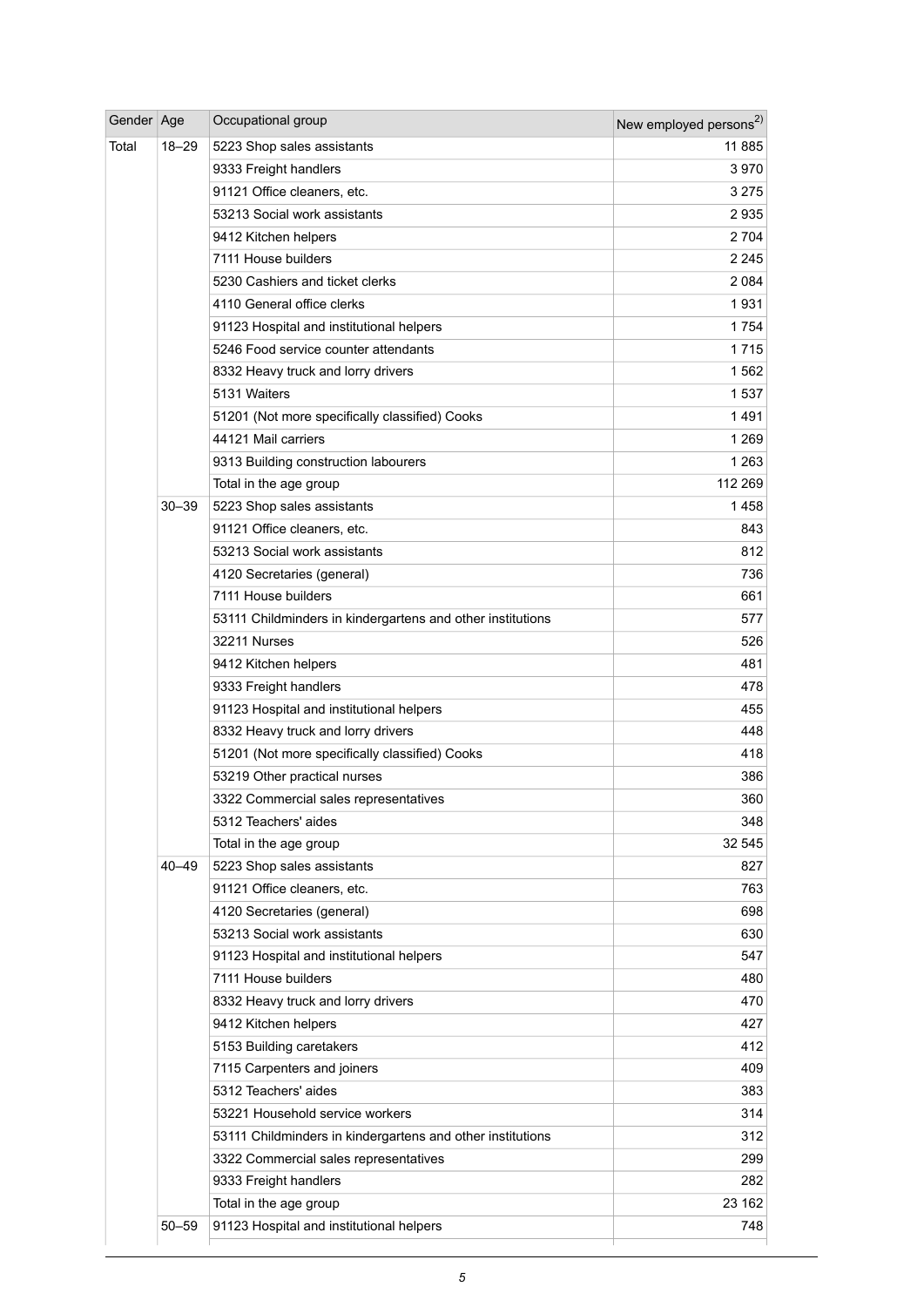| Gender Age |        | Occupational group                            | New employed persons <sup>2)</sup> |
|------------|--------|-----------------------------------------------|------------------------------------|
|            |        | 91121 Office cleaners, etc.                   | 732                                |
|            |        | 4120 Secretaries (general)                    | 570                                |
|            |        | 5153 Building caretakers                      | 533                                |
|            |        | 53213 Social work assistants                  | 524                                |
|            |        | 5223 Shop sales assistants                    | 518                                |
|            |        | 7115 Carpenters and joiners                   | 487                                |
|            |        | 8332 Heavy truck and lorry drivers            | 429                                |
|            |        | 7111 House builders                           | 428                                |
|            |        | 9412 Kitchen helpers                          | 410                                |
|            |        | 53221 Household service workers               | 321                                |
|            |        | 3322 Commercial sales representatives         | 260                                |
|            |        | 5312 Teachers' aides                          | 243                                |
|            |        | 9333 Freight handlers                         | 214                                |
|            |        | 8322 Car, taxi and van drivers                | 212                                |
|            |        | Total in the age group                        | 20 016                             |
|            | $60 -$ | 5223 Shop sales assistants                    | 272                                |
|            |        | 5153 Building caretakers                      | 269                                |
|            |        | 53213 Social work assistants                  | 250                                |
|            |        | 91123 Hospital and institutional helpers      | 220                                |
|            |        | 8332 Heavy truck and lorry drivers            | 206                                |
|            |        | 7111 House builders                           | 188                                |
|            |        | 91121 Office cleaners, etc.                   | 169                                |
|            |        | 53219 Other practical nurses                  | 146                                |
|            |        | 23592 Other teaching professionals            | 135                                |
|            |        | 4120 Secretaries (general)                    | 133                                |
|            |        | 32211 Nurses                                  | 129                                |
|            |        | 8322 Car, taxi and van drivers                | 129                                |
|            |        | 7115 Carpenters and joiners                   | 117                                |
|            |        | 8342 Earthmoving and related plant operators  | 116                                |
|            |        | 34139 Other religious associate professionals | 102                                |
|            |        | Total in the age group                        | 8631                               |
|            |        | New employed persons, total                   | 196 623                            |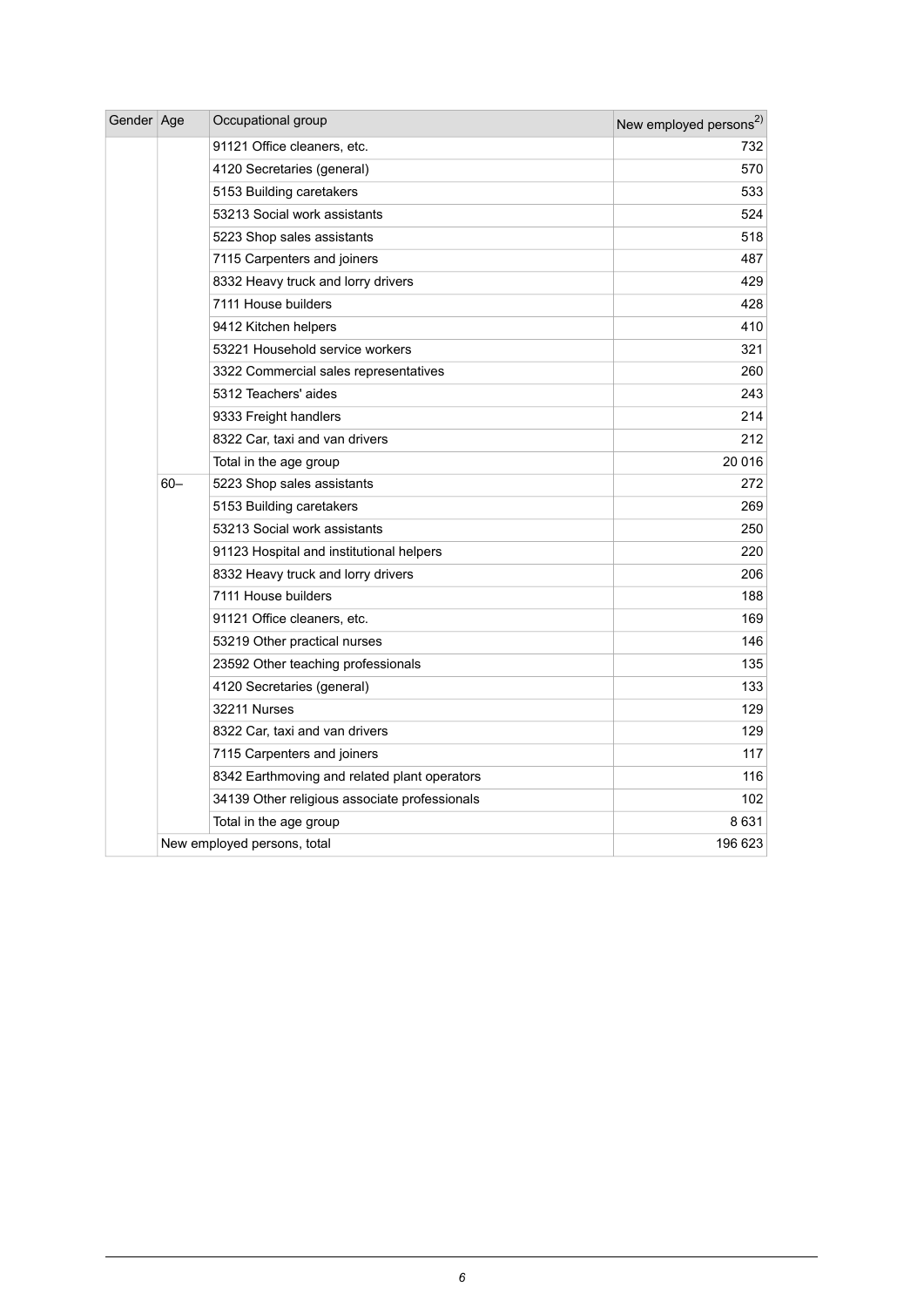| Gender Age    |           | Occupational group                                         | New employed persons <sup>2)</sup> |
|---------------|-----------|------------------------------------------------------------|------------------------------------|
| Women   18-29 |           | 5223 Shop sales assistants                                 | 8 0 6 9                            |
|               |           | 53213 Social work assistants                               | 2 5 9 3                            |
|               |           | 91121 Office cleaners, etc.                                | 2 3 7 3                            |
|               |           | 9412 Kitchen helpers                                       | 2 0 3 8                            |
|               |           | 5230 Cashiers and ticket clerks                            | 1574                               |
|               |           | 91123 Hospital and institutional helpers                   | 1405                               |
|               |           | 5246 Food service counter attendants                       | 1 3 2 0                            |
|               |           | 5131 Waiters                                               | 1 1 3 5                            |
|               |           | 53111 Childminders in kindergartens and other institutions | 1 1 2 3                            |
|               |           | 32211 Nurses                                               | 1074                               |
|               |           | 53219 Other practical nurses                               | 1 0 5 7                            |
|               |           | 4110 General office clerks                                 | 1 0 0 5                            |
|               |           | 51201 (Not more specifically classified) Cooks             | 893                                |
|               |           | 9333 Freight handlers                                      | 777                                |
|               |           | 4120 Secretaries (general)                                 | 769                                |
|               |           | Total in the age group, women                              | 56 983                             |
|               | $30 - 39$ | 5223 Shop sales assistants                                 | 1 0 9 6                            |
|               |           | 53213 Social work assistants                               | 712                                |
|               |           | 91121 Office cleaners, etc.                                | 662                                |
|               |           | 4120 Secretaries (general)                                 | 625                                |
|               |           | 53111 Childminders in kindergartens and other institutions | 554                                |
|               |           | 32211 Nurses                                               | 479                                |
|               |           | 9412 Kitchen helpers                                       | 373                                |
|               |           | 91123 Hospital and institutional helpers                   | 361                                |
|               |           | 53219 Other practical nurses                               | 338                                |
|               |           | 5312 Teachers' aides                                       | 309                                |
|               |           | 53221 Household service workers                            | 294                                |
|               |           | 2342 Early childhood educators                             | 272                                |
|               |           | 34121 Social instructors                                   | 272                                |
|               |           | 51201 (Not more specifically classified) Cooks             | 254                                |
|               |           | 23304 Other secondary education teaching professionals     | 234                                |
|               |           | Total in the age group, women                              | 18 805                             |
|               | 40-49     | 91121 Office cleaners, etc.                                | 666                                |
|               |           | 4120 Secretaries (general)                                 | 630                                |
|               |           | 5223 Shop sales assistants                                 | 595                                |
|               |           | 53213 Social work assistants                               | 554                                |
|               |           | 91123 Hospital and institutional helpers                   | 477                                |
|               |           | 9412 Kitchen helpers                                       | 362                                |
|               |           | 5312 Teachers' aides                                       | 354                                |
|               |           | 53111 Childminders in kindergartens and other institutions | 296                                |
|               |           | 53221 Household service workers                            | 288                                |
|               |           | 53219 Other practical nurses                               | 243                                |
|               |           | 32211 Nurses                                               | 240                                |
|               |           | 51201 (Not more specifically classified) Cooks             | 171                                |
|               |           | 34121 Social instructors                                   | 166                                |
|               |           | 3313 Accounting associate professionals                    | 152                                |
|               |           | 91124 Kindergarten assistants                              | 145                                |
|               |           | Total in the age group, women                              | 12 373                             |
|               | $50 - 59$ | 91121 Office cleaners, etc.                                | 664                                |
|               |           |                                                            |                                    |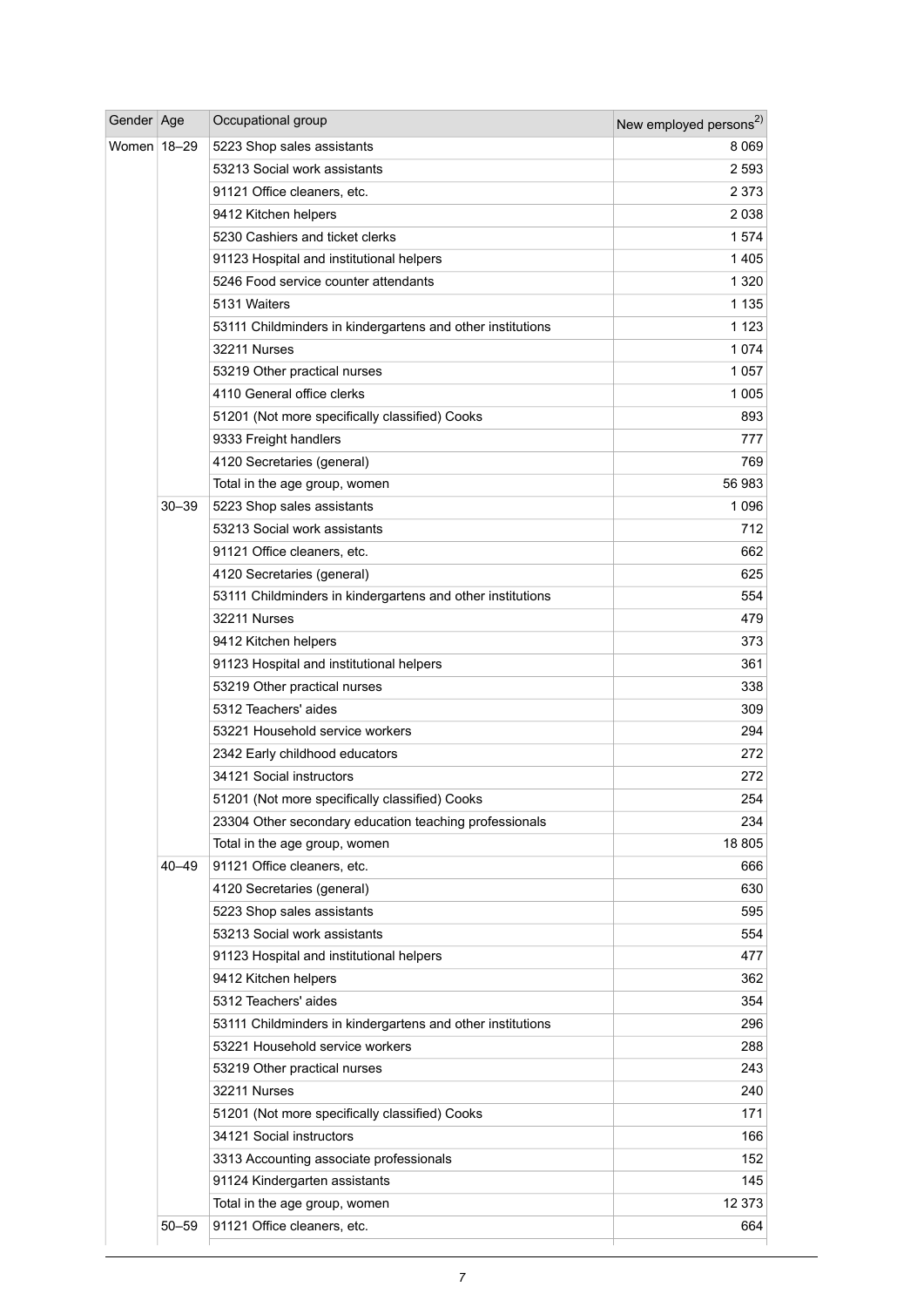| Gender Age |        | Occupational group                                         | New employed persons <sup>2)</sup> |
|------------|--------|------------------------------------------------------------|------------------------------------|
|            |        | 91123 Hospital and institutional helpers                   | 653                                |
|            |        | 4120 Secretaries (general)                                 | 512                                |
|            |        | 53213 Social work assistants                               | 463                                |
|            |        | 5223 Shop sales assistants                                 | 366                                |
|            |        | 9412 Kitchen helpers                                       | 358                                |
|            |        | 53221 Household service workers                            | 294                                |
|            |        | 5312 Teachers' aides                                       | 212                                |
|            |        | 53111 Childminders in kindergartens and other institutions | 199                                |
|            |        | 91124 Kindergarten assistants                              | 166                                |
|            |        | 53219 Other practical nurses                               | 164                                |
|            |        | 51201 (Not more specifically classified) Cooks             | 160                                |
|            |        | 34121 Social instructors                                   | 141                                |
|            |        | 32211 Nurses                                               | 136                                |
|            |        | 3313 Accounting associate professionals                    | 128                                |
|            |        | Total in the age group, women                              | 9725                               |
|            | $60 -$ | 53213 Social work assistants                               | 236                                |
|            |        | 91123 Hospital and institutional helpers                   | 200                                |
|            |        | 5223 Shop sales assistants                                 | 152                                |
|            |        | 91121 Office cleaners, etc.                                | 152                                |
|            |        | 53219 Other practical nurses                               | 141                                |
|            |        | 32211 Nurses                                               | 125                                |
|            |        | 4120 Secretaries (general)                                 | 105                                |
|            |        | 53221 Household service workers                            | 99                                 |
|            |        | 23592 Other teaching professionals                         | 76                                 |
|            |        | 53222 Personal care workers, family carers, etc.           | 71                                 |
|            |        | 9412 Kitchen helpers                                       | 65                                 |
|            |        | 5153 Building caretakers                                   | 62                                 |
|            |        | 51201 (Not more specifically classified) Cooks             | 54                                 |
|            |        | 34139 Other religious associate professionals              | 51                                 |
|            |        | 53111 Childminders in kindergartens and other institutions | 48                                 |
|            |        | Total in the age group, women                              | 3850                               |
|            |        | New employed persons total, women                          | 101 736                            |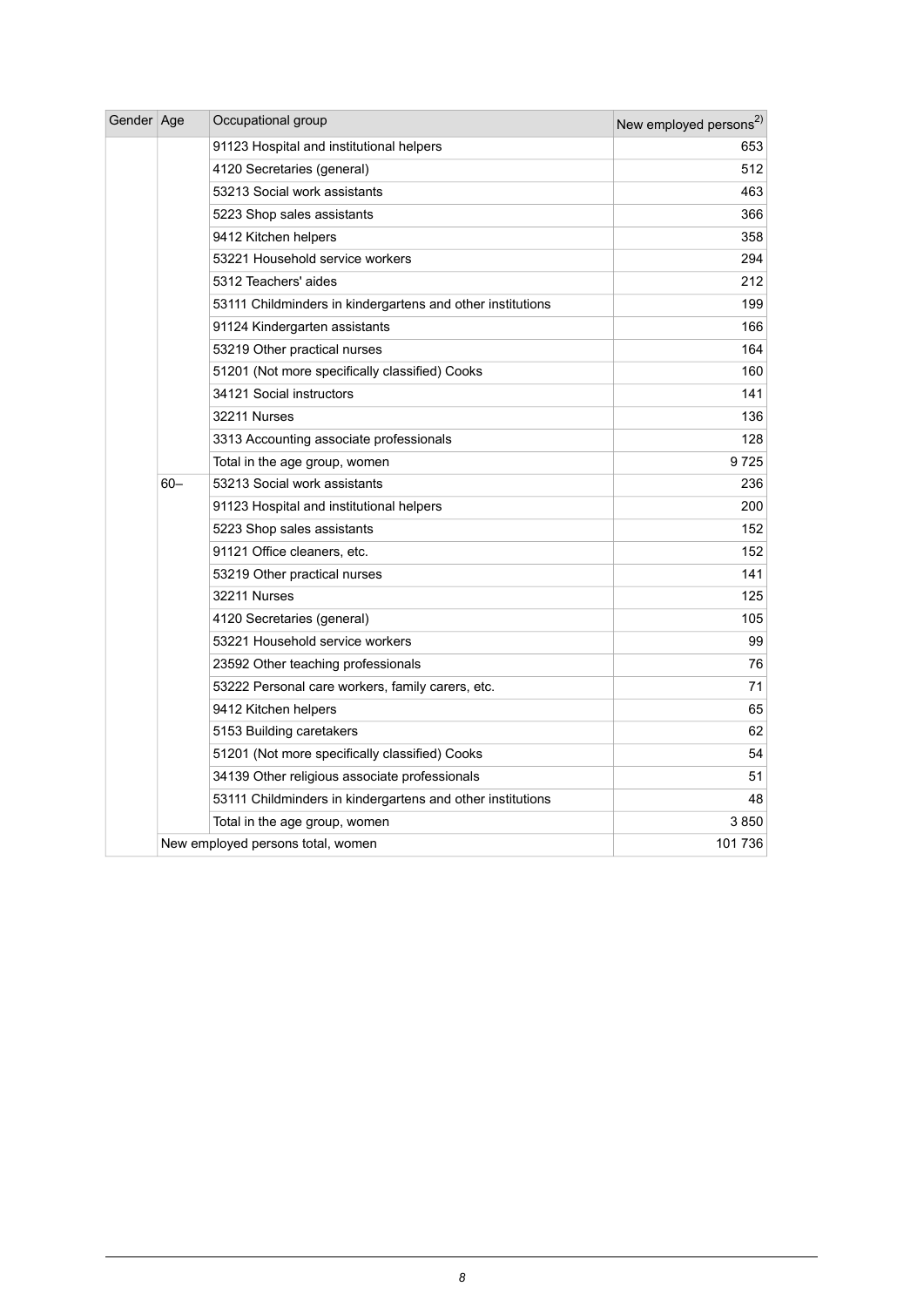| Gender Age |           | Occupational group                                                 | New employed persons <sup>2)</sup> |
|------------|-----------|--------------------------------------------------------------------|------------------------------------|
| Men        | 18–29     | 5223 Shop sales assistants                                         | 3816                               |
|            |           | 9333 Freight handlers                                              | 3 1 9 3                            |
|            |           | 7111 House builders                                                | 2096                               |
|            |           | 8332 Heavy truck and lorry drivers                                 | 1460                               |
|            |           | 7231 Motor vehicle mechanics and repairers                         | 1 1 0 1                            |
|            |           | 9313 Building construction labourers                               | 1 0 3 4                            |
|            |           | 4110 General office clerks                                         | 926                                |
|            |           | 91121 Office cleaners, etc.                                        | 902                                |
|            |           | 5414 Security guards                                               | 897                                |
|            |           | 7126 Plumbers and pipe fitters                                     | 808                                |
|            |           | 5153 Building caretakers                                           | 766                                |
|            |           | 44121 Mail carriers                                                | 756                                |
|            |           | 7412 Electrical mechanics and fitters                              | 747                                |
|            |           | 7411 Building and related electricians                             | 685                                |
|            |           | 8160 Food and related products machine operators                   | 673                                |
|            |           | Total in the age group, men                                        | 55 286                             |
|            | 30-39     | 7111 House builders                                                | 616                                |
|            |           | 8332 Heavy truck and lorry drivers                                 | 402                                |
|            |           | 9333 Freight handlers                                              | 363                                |
|            |           | 5223 Shop sales assistants                                         | 362                                |
|            |           | 7115 Carpenters and joiners                                        | 309                                |
|            |           | 5153 Building caretakers                                           | 241                                |
|            |           | 7231 Motor vehicle mechanics and repairers                         | 238                                |
|            |           | 3322 Commercial sales representatives                              | 189                                |
|            |           | 91121 Office cleaners, etc.                                        | 181                                |
|            |           | 8342 Earthmoving and related plant operators                       | 179                                |
|            |           | 7126 Plumbers and pipe fitters                                     | 178                                |
|            |           | 7223 Metal working machine tool setters and operators              | 173                                |
|            |           | 51201 (Not more specifically classified) Cooks                     | 164                                |
|            |           | 8322 Car, taxi and van drivers                                     | 154                                |
|            |           | 7212 Welders and flamecutters                                      | 151                                |
|            |           | Total in the age group, men                                        | 13740                              |
|            | $40 - 49$ | 7111 House builders                                                | 444                                |
|            |           | 8332 Heavy truck and lorry drivers                                 | 437                                |
|            |           | 7115 Carpenters and joiners                                        | 402                                |
|            |           | 5153 Building caretakers                                           | 355                                |
|            |           | 5223 Shop sales assistants                                         | 232                                |
|            |           | 9333 Freight handlers                                              | 230                                |
|            |           | 3322 Commercial sales representatives                              | 172                                |
|            |           | 8342 Earthmoving and related plant operators                       | 170                                |
|            |           | 7212 Welders and flamecutters                                      | 162                                |
|            |           | 8331 Bus and tram drivers                                          | 159                                |
|            |           | 8322 Car, taxi and van drivers                                     | 152                                |
|            |           | 7126 Plumbers and pipe fitters                                     | 148                                |
|            |           | 7233 Agricultural and industrial machinery mechanics and repairers | 146                                |
|            |           | 7231 Motor vehicle mechanics and repairers                         | 145                                |
|            |           | 7131 Painters and related workers                                  | 131                                |
|            |           | Total in the age group, men                                        | 10789                              |
|            | 50–59     | 7115 Carpenters and joiners                                        | 486                                |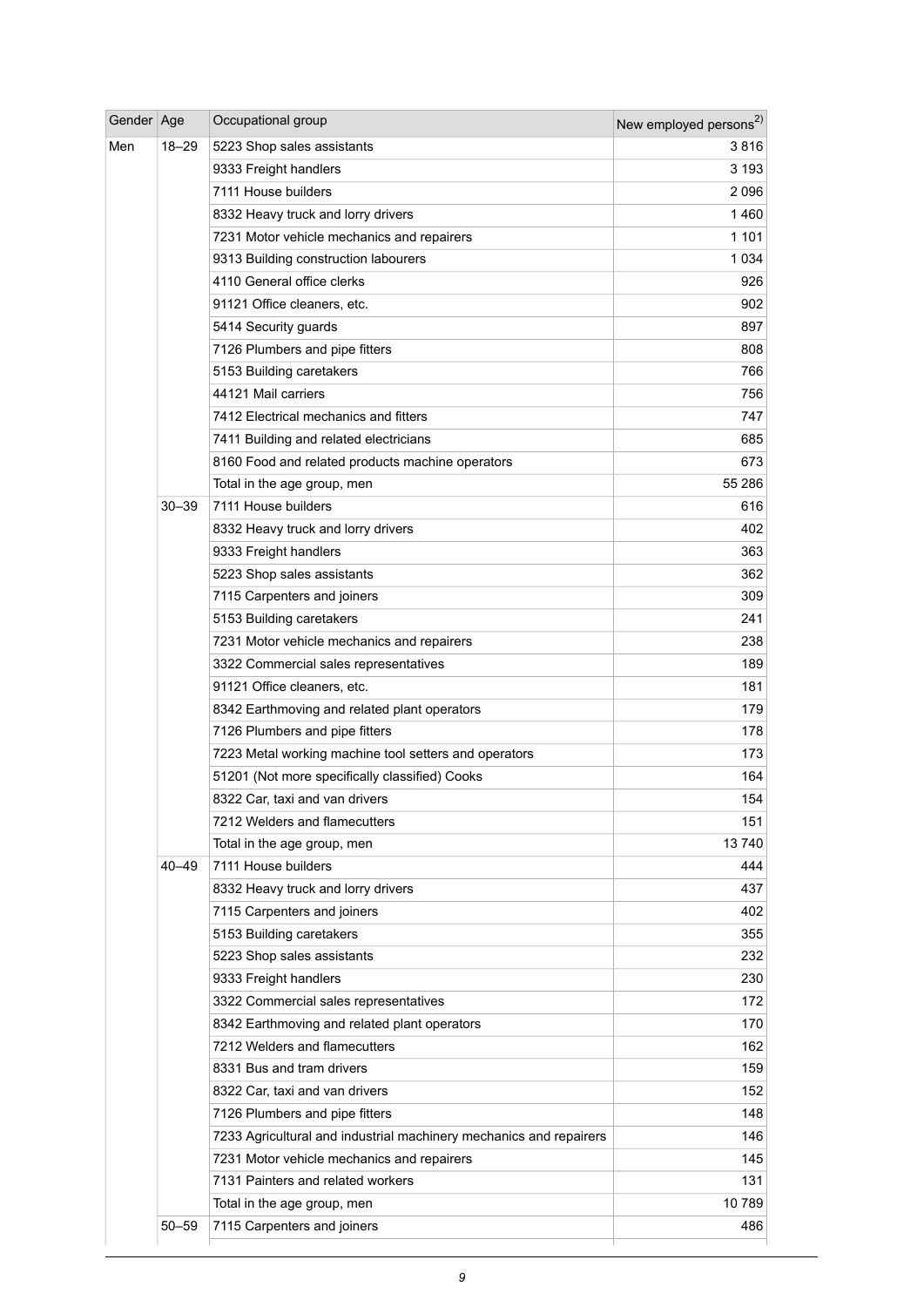| Gender Age |        | Occupational group                                                 | New employed persons <sup>2)</sup> |
|------------|--------|--------------------------------------------------------------------|------------------------------------|
|            |        | 5153 Building caretakers                                           | 484                                |
|            |        | 8332 Heavy truck and lorry drivers                                 | 414                                |
|            |        | 7111 House builders                                                | 409                                |
|            |        | 8322 Car, taxi and van drivers                                     | 194                                |
|            |        | 7212 Welders and flamecutters                                      | 192                                |
|            |        | 3322 Commercial sales representatives                              | 182                                |
|            |        | 8342 Earthmoving and related plant operators                       | 180                                |
|            |        | 9333 Freight handlers                                              | 169                                |
|            |        | 8331 Bus and tram drivers                                          | 156                                |
|            |        | 5223 Shop sales assistants                                         | 152                                |
|            |        | 7126 Plumbers and pipe fitters                                     | 152                                |
|            |        | 7233 Agricultural and industrial machinery mechanics and repairers | 151                                |
|            |        | 9313 Building construction labourers                               | 128                                |
|            |        | 9312 Civil engineering labourers                                   | 124                                |
|            |        | Total in the age group, men                                        | 10 291                             |
|            | $60 -$ | 5153 Building caretakers                                           | 207                                |
|            |        | 8332 Heavy truck and lorry drivers                                 | 194                                |
|            |        | 7111 House builders                                                | 175                                |
|            |        | 5223 Shop sales assistants                                         | 120                                |
|            |        | 7115 Carpenters and joiners                                        | 117                                |
|            |        | 8322 Car, taxi and van drivers                                     | 117                                |
|            |        | 8342 Earthmoving and related plant operators                       | 113                                |
|            |        | 8331 Bus and tram drivers                                          | 94                                 |
|            |        | 7126 Plumbers and pipe fitters                                     | 71                                 |
|            |        | 3322 Commercial sales representatives                              | 69                                 |
|            |        | 9312 Civil engineering labourers                                   | 68                                 |
|            |        | 7212 Welders and flamecutters                                      | 65                                 |
|            |        | 23592 Other teaching professionals                                 | 59                                 |
|            |        | 7233 Agricultural and industrial machinery mechanics and repairers | 58                                 |
|            |        | 6210 Forestry and related workers                                  | 55                                 |
|            |        | Total in the age group, men                                        | 4 781                              |
|            |        | New employed persons total, men                                    | 94 887                             |

The occupational groups are in accordance with the Classification of Occupations 2010. Occupational data were unknown for 11.5 per cent of new employed persons. 1)

New employed persons in 2012 were employed who, according to Statistics Finland's employment statistics, have not been employed in 2011. 2)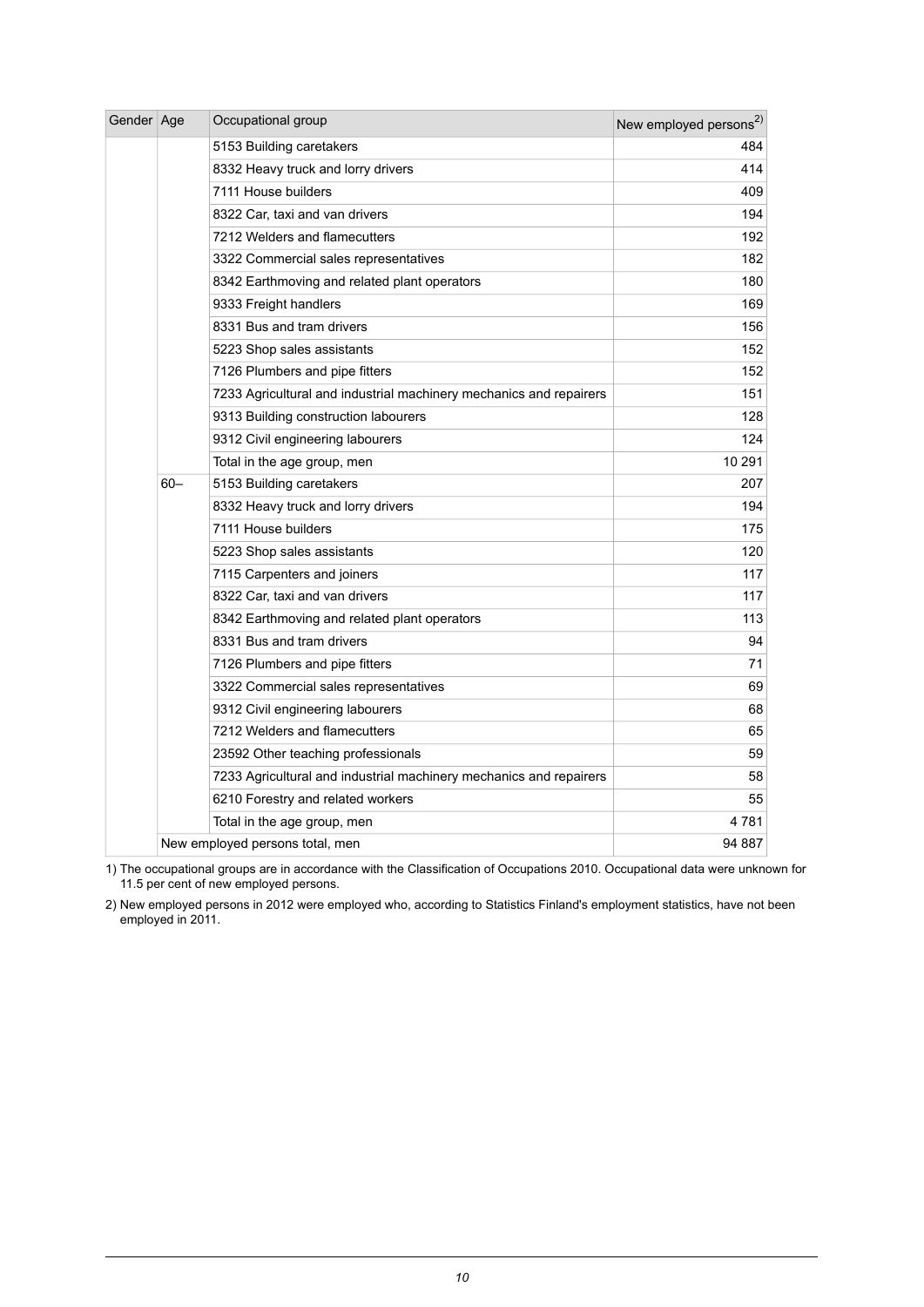#### <span id="page-10-0"></span>**Appendixtable2. Mostcommon occupational groups of new entrepreneursaged 18to 74 by gender and age in 2012**1)

|       | Gender   Occupational group                                                               | <b>New</b>                  | Age     |         |                             |                |                         |
|-------|-------------------------------------------------------------------------------------------|-----------------------------|---------|---------|-----------------------------|----------------|-------------------------|
|       |                                                                                           | entrepreneurs <sup>2)</sup> |         |         | 18-29 30-39 40-49 50-59 60- |                |                         |
| Total | 7111 House builders                                                                       | 338                         | 97      | 98      | 76                          | 55             | 12                      |
|       | 51202 Restaurant services supervisors and shift managers                                  | 314                         | 83      | 96      | 87                          | 44             | 4                       |
|       | 5221 Shop keepers                                                                         | 308                         | 47      | 97      | 92                          | 65             | $\overline{7}$          |
|       | 5141 Hairdressers                                                                         | 303                         | 177     | 88      | 30                          | 6              | $\overline{c}$          |
|       | 5142 Beauticians and related workers                                                      | 196                         | 104     | 58      | 26                          | $\overline{7}$ | 1                       |
|       | 6130 Mixed crop and animal producers                                                      | 191                         | 100     | 28      | 22                          | 33             | 8                       |
|       | 2421 Management and organization analysts                                                 | 175                         | 21      | 42      | 52                          | 50             | 10                      |
|       | 61111 Crop growers                                                                        | 156                         | 52      | 34      | 37                          | 28             | 5                       |
|       | 53294 Massage therapists and practical rehabilitation nurses                              | 115                         | 37      | 36      | 25                          | 16             | 1                       |
|       | 61211 Dairy and livestock producers                                                       | 107                         | 64      | 17      | 13                          | 11             | $\overline{c}$          |
|       | 7231 Motor vehicle mechanics and repairers                                                | 105                         | 30      | 38      | 24                          | 13             | 0                       |
|       | 3322 Commercial sales representatives                                                     | 91                          | 20      | 21      | 24                          | 24             | $\overline{2}$          |
|       | 8342 Earthmoving and related plant operators                                              | 83                          | 29      | 15      | 19                          | 12             | 8                       |
|       | 5151 Cleaning and housekeeping supervisors in offices, hotels<br>and other establishments | 80                          | 17      | 26      | 20                          | 14             | 3                       |
|       | 3339 Business services agents not elsewhere classified                                    | 74                          | 8       | 24      | 25                          | 15             | $\overline{2}$          |
|       | New entrepreneurs, total                                                                  | 8537                        | 2517    | 2419    | 1838                        | 1418           | 345                     |
|       | Women 5141 Hairdressers                                                                   | 293                         | 174     | 85      | 27                          | 5              | $\overline{\mathbf{c}}$ |
|       | 5142 Beauticians and related workers                                                      | 194                         | 103     | 58      | 25                          | $\overline{7}$ | 1                       |
|       | 5221 Shop keepers                                                                         | 184                         | 24      | 69      | 53                          | 34             | $\overline{4}$          |
|       | 51202 Restaurant services supervisors and shift managers                                  | 123                         | 23      | 50      | 27                          | 21             | $\overline{2}$          |
|       | 53294 Massage therapists and practical rehabilitation nurses                              | 75                          | 23      | 25      | 14                          | 12             | 1                       |
|       | 2421 Management and organization analysts                                                 | 66                          | 3       | 16      | 28                          | 17             | $\overline{2}$          |
|       | 6130 Mixed crop and animal producers                                                      | 56                          | 23      | 15      | 10                          | 8              | 0                       |
|       | 61111 Crop growers                                                                        | 55                          | 16      | 15      | 12                          | 11             | 1                       |
|       | 5151 Cleaning and housekeeping supervisors in offices, hotels<br>and other establishments | 52                          | 12      | 14      | 15                          | 8              | 3                       |
|       | 5244 Contact centre salespersons                                                          | 43                          | 5       | 18      | 17                          | 3              | 0                       |
|       | 61211 Dairy and livestock producers                                                       | 43                          | 20      | 11      | $\overline{7}$              | $\overline{4}$ | $\mathbf{1}$            |
|       | 3423 Fitness and recreation instructors and program leaders                               | 37                          | 14      | 14      | 9                           | 0              | 0                       |
|       | 2643 Translators, interpreters and other linguists                                        | 30                          | 11      | 11      | 1                           | 7              | 0                       |
|       | 3339 Business services agents not elsewhere classified                                    | 30                          | 1       | 9       | 13                          | 6              | 1                       |
|       | 7531 Tailors, dressmakers, furriers and hatters                                           | 30                          | 7       | 10      | 11                          | 1              | 1                       |
|       | New entrepreneurs, women total                                                            | 3914                        | 1 0 8 9 | 1 3 1 7 | 843                         |                | 536 129                 |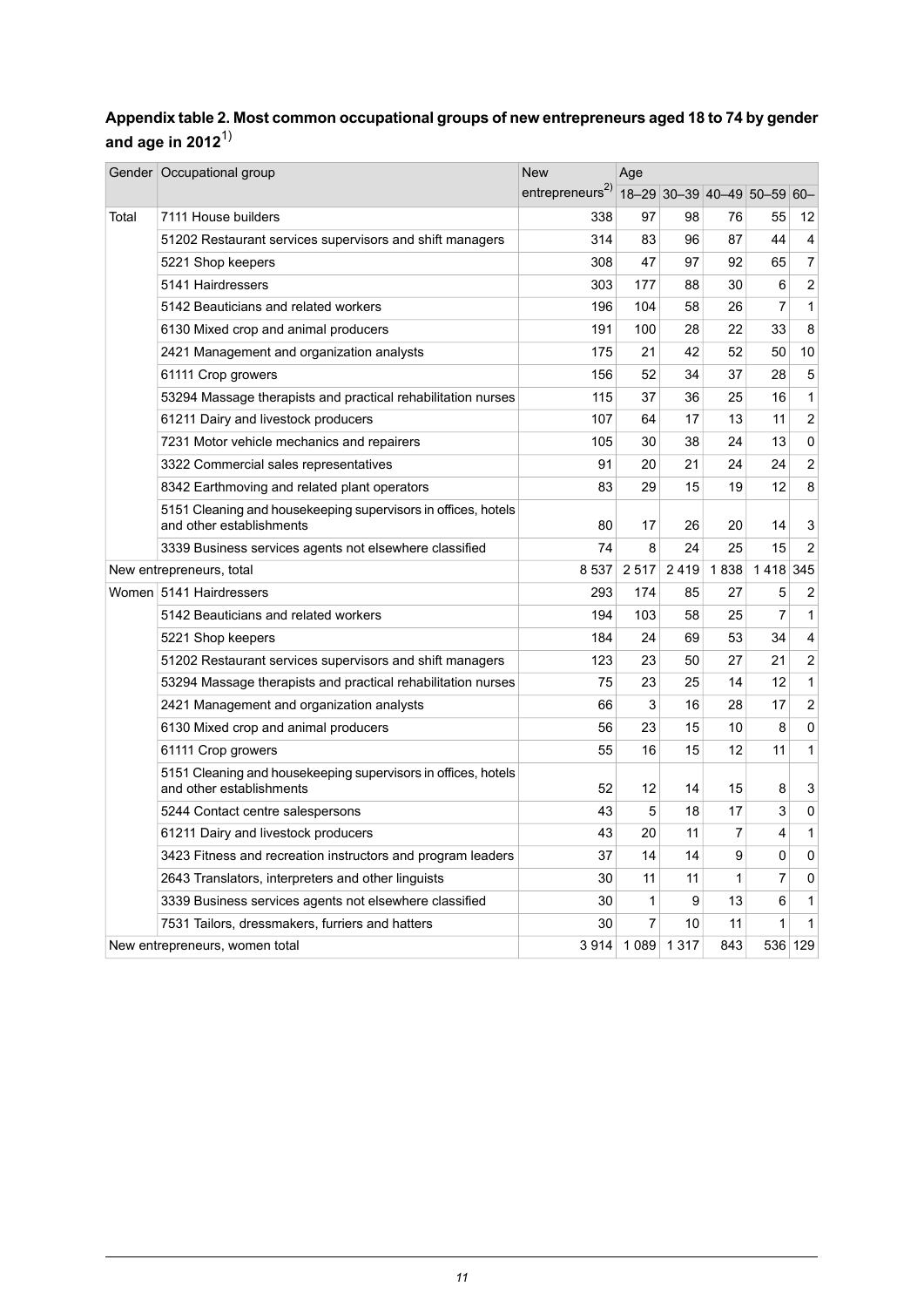|     | Gender   Occupational group                              | <b>New</b>                  | Age  |         |                             |    |                |
|-----|----------------------------------------------------------|-----------------------------|------|---------|-----------------------------|----|----------------|
|     |                                                          | entrepreneurs <sup>2)</sup> |      |         | 18-29 30-39 40-49 50-59 60- |    |                |
| Men | 7111 House builders                                      | 311                         | 86   | 91      | 70                          | 53 | 11             |
|     | 51202 Restaurant services supervisors and shift managers | 191                         | 60   | 46      | 60                          | 23 | 2              |
|     | 6130 Mixed crop and animal producers                     | 135                         | 77   | 13      | 12                          | 25 | 8              |
|     | 5221 Shop keepers                                        | 124                         | 23   | 28      | 39                          | 31 | 3              |
|     | 2421 Management and organization analysts                | 109                         | 18   | 26      | 24                          | 33 | 8              |
|     | 61111 Crop growers                                       | 101                         | 36   | 19      | 25                          | 17 | 4              |
|     | 7231 Motor vehicle mechanics and repairers               | 97                          | 29   | 34      | 23                          | 11 | 0              |
|     | 8342 Earthmoving and related plant operators             | 71                          | 27   | 14      | 12                          | 10 | 8              |
|     | 3322 Commercial sales representatives                    | 64                          | 15   | 11      | 18                          | 18 | $\overline{2}$ |
|     | 61211 Dairy and livestock producers                      | 64                          | 44   | 6       | 6                           | 7  | $\mathbf{1}$   |
|     | 5153 Building caretakers                                 | 57                          | 22   | 13      | 12                          | 10 | 0              |
|     | 2512 Software developers                                 | 52                          | 17   | 18      | 12                          | 5  | 0              |
|     | 3339 Business services agents not elsewhere classified   | 44                          | 7    | 15      | 12                          | 9  | $\mathbf{1}$   |
|     | 7115 Carpenters and joiners                              | 44                          | 6    | 15      | 14                          | 9  | 0              |
|     | 8332 Heavy truck and lorry drivers                       | 43                          | 18   | 9       | 8                           | 8  | 0              |
|     | New entrepreneurs, men total                             | 4 6 23                      | 1428 | 1 1 0 2 | 995                         |    | 882 216        |

The occupational groups are in accordance with the Classification of Occupations 2010. Occupational data were unknown for 11.5 per cent of new employed persons. 1)

New entrepreneurs in 2012 were employed who, according to Statistics Finland's employment statistics, have not been employed in 2011. 2)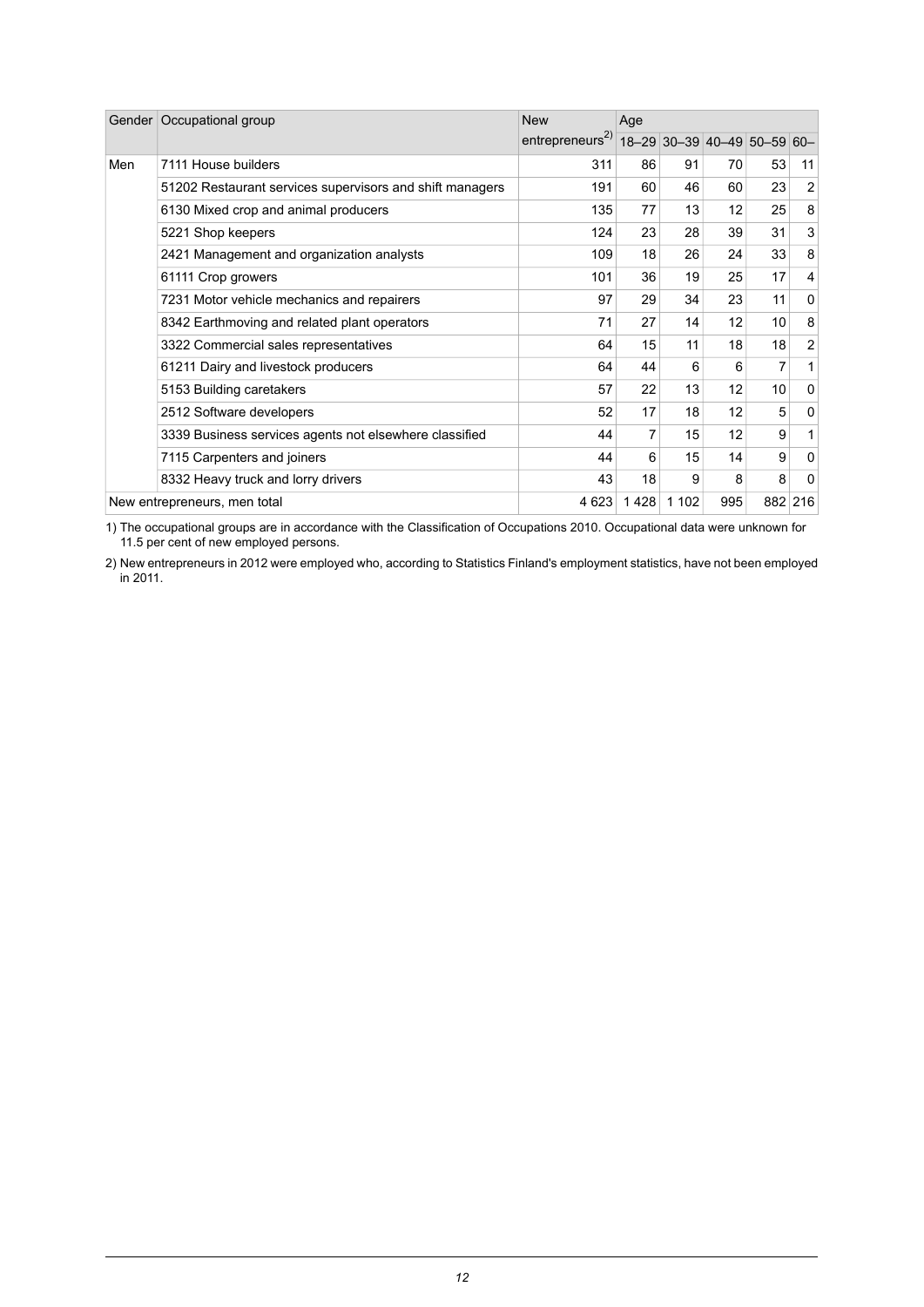#### <span id="page-12-0"></span>**Appendix table 3. Most common occupational groups of new employed persons aged 18 to 74 in industries with most growth in 2012**1)

|       | 87 Residential care activities                             |                       |                |         |                             |                |                         |
|-------|------------------------------------------------------------|-----------------------|----------------|---------|-----------------------------|----------------|-------------------------|
|       | Gender   Occupational group <sup>2)</sup>                  | New employed          | Age            |         |                             |                |                         |
|       |                                                            | persons <sup>3)</sup> |                |         | 18-29 30-39 40-49 50-59 60- |                |                         |
| Total | 53213 Social work assistants                               | 4466                  | 2632           | 692     | 505                         | 422            | 215                     |
|       | 91123 Hospital and institutional helpers                   | 1558                  | 712            | 183     | 222                         | 336            | 105                     |
|       | 34121 Social instructors                                   | 667                   | 322            | 148     | 103                         | 75             | 19                      |
|       | 53212 Mental handicap nurses                               | 602                   | 344            | 107     | 69                          | 51             | 31                      |
|       | 32211 Nurses                                               | 325                   | 118            | 79      | 61                          | 42             | 25                      |
|       | 9412 Kitchen helpers                                       | 158                   | 50             | 31      | 35                          | 32             | $10$                    |
|       | 53221 Household service workers                            | 149                   | 35             | 27      | 32                          | 44             | 11                      |
|       | 53211 Practical mental nurses                              | 147                   | 70             | 36      | 20                          | 19             | $\mathbf 2$             |
|       | 26351 Social workers, etc.                                 | 92                    | 40             | 31      | 14                          | 5              | 2                       |
|       | 51201 (Not more specifically classified) Cooks             | 91                    | 40             | 15      | 18                          | 14             | $\overline{\mathbf{4}}$ |
|       | 53219 Other practical nurses                               | 69                    | 30             | 14      | 12                          | 7              | 6                       |
|       | 91121 Office cleaners, etc.                                | 69                    | 8              | 6       | 24                          | 25             | 6                       |
|       | 4120 Secretaries (general)                                 | 61                    | $\overline{7}$ | 15      | 19                          | 16             | $\overline{\mathbf{4}}$ |
|       | 53111 Childminders in kindergartens and other institutions | 54                    | 28             | 11      | 11                          | 4              | $\mathsf 0$             |
|       | 34123 Work and craft leaders                               | 47                    | 21             | 7       | 11                          | $\overline{7}$ | $\mathbf{1}$            |
|       | New employed persons total                                 | 9502                  | 4756           | 1 609   | 1 3 4 5                     | 1 2 8 2        | 510                     |
|       | Women 53213 Social work assistants                         | 3 988                 | 2 3 3 8        | 611     | 453                         | 382            | 204                     |
|       | 91123 Hospital and institutional helpers                   | 1 3 2 1               | 579            | 146     | 196                         | 301            | 99                      |
|       | 34121 Social instructors                                   | 520                   | 261            | 118     | 75                          | 53             | 13                      |
|       | 53212 Mental handicap nurses                               | 506                   | 288            | 95      | 58                          | 39             | 26                      |
|       | 32211 Nurses                                               | 304                   | 110            | 73      | 57                          | 39             | 25                      |
|       | 9412 Kitchen helpers                                       | 140                   | 45             | 23      | 34                          | 29             | $\boldsymbol{9}$        |
|       | 53221 Household service workers                            | 138                   | 32             | 23      | 30                          | 42             | 11                      |
|       | 53211 Practical mental nurses                              | 124                   | 60             | 31      | 17                          | 15             | $\mathbf{1}$            |
|       | 26351 Social workers, etc.                                 | 85                    | 36             | 31      | 11                          | 5              | $\boldsymbol{2}$        |
|       | 51201 (Not more specifically classified) Cooks             | 77                    | 32             | 13      | 15                          | 13             | $\overline{\mathbf{4}}$ |
|       | 91121 Office cleaners, etc.                                | 66                    | 8              | 5       | 23                          | 24             | 6                       |
|       | 4120 Secretaries (general)                                 | 60                    | $\overline{7}$ | 14      | 19                          | 16             | $\overline{\mathbf{4}}$ |
|       | 53219 Other practical nurses                               | 57                    | 23             | 12      | 11                          | 6              | $\mathbf 5$             |
|       | 53111 Childminders in kindergartens and other institutions | 51                    | 25             | 11      | 11                          | 4              | $\pmb{0}$               |
|       | 34123 Work and craft leaders                               | 37                    | 19             | 6       | 4                           | $\overline{7}$ | $\mathbf{1}$            |
|       | New employed persons total, women                          | 8 1 3 9               | 4 0 7 9        | 1 3 6 2 | 1 1 5 2                     | 1084           | 462                     |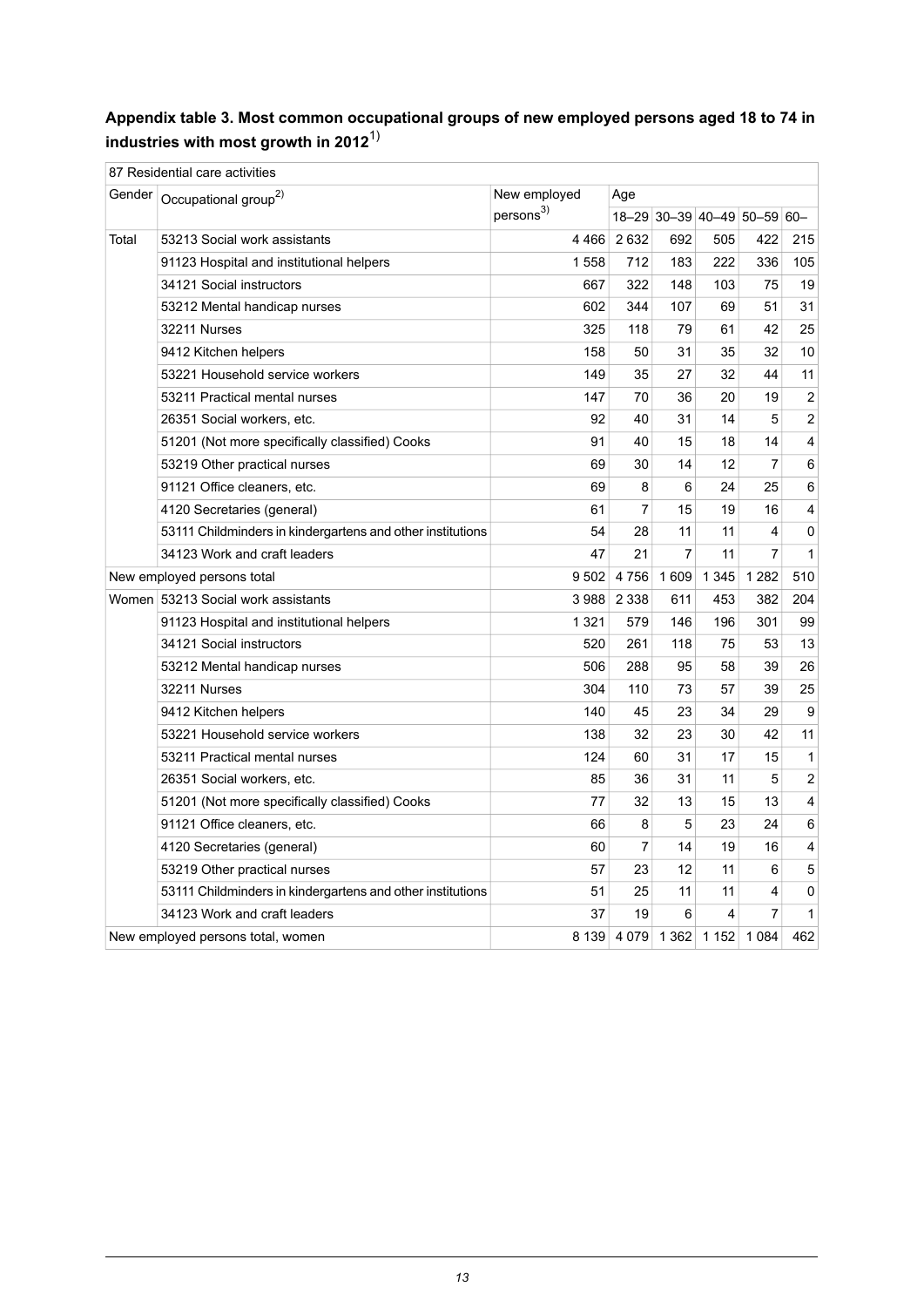| Men   | 53213 Social work assistants                                     | 478          | 294            | 81                          | 52             | 40           | 11             |
|-------|------------------------------------------------------------------|--------------|----------------|-----------------------------|----------------|--------------|----------------|
|       | 91123 Hospital and institutional helpers                         | 237          | 133            | 37                          | 26             | 35           | 6              |
|       | 34121 Social instructors                                         | 147          | 61             | 30                          | 28             | 22           | 6              |
|       | 53212 Mental handicap nurses                                     | 96           | 56             | 12                          | 11             | 12           | $\,$ 5 $\,$    |
|       | 53211 Practical mental nurses                                    | 23           | 10             | 5                           | 3              | 4            | $\mathbf{1}$   |
|       | 32211 Nurses                                                     | 21           | 8              | 6                           | 4              | 3            | 0              |
|       | 9412 Kitchen helpers                                             | 18           | 5              | 8                           | 1              | 3            | $\mathbf{1}$   |
|       | 5153 Building caretakers                                         | 16           | 2              | $\overline{c}$              | 4              | 6            | $\overline{c}$ |
|       | 51201 (Not more specifically classified) Cooks                   | 14           | 8              | $\overline{c}$              | 3              | $\mathbf{1}$ | $\pmb{0}$      |
|       | 53219 Other practical nurses                                     | 12           | $\overline{7}$ | $\overline{2}$              | 1              | 1            | $\mathbf{1}$   |
|       | 34122 Youth leaders (not parishes)                               | 11           | 6              | 2                           | 2              | 0            | 0              |
|       | 53221 Household service workers                                  | 11           | 3              | 4                           | $\overline{2}$ | 2            | 0              |
|       | 34123 Work and craft leaders                                     | 10           | 2              | 1                           | 7              | 0            | 0              |
|       | 8322 Car, taxi and van drivers                                   | 9            | 2              | $\overline{2}$              | 1              | 4            | 0              |
|       | 7111 House builders                                              | 8            | 4              | 0                           | 3              | $\mathbf{1}$ | 0              |
|       | New employed persons total, men                                  | 1 3 6 3      | 677            | 247                         | 193            | 198          | 48             |
|       | 88 Social work activities without accommodation                  |              |                |                             |                |              |                |
|       | Gender   Occupational group                                      | New employed | Age            |                             |                |              |                |
|       |                                                                  | persons      |                | 18-29 30-39 40-49 50-59 60- |                |              |                |
| Total | 53111 Childminders in kindergartens and other institutions       | 1999         | 977            | 528                         | 268            | 185          | 41             |
|       | 53221 Household service workers                                  | 1456         | 689            | 260                         | 226            | 204          | 77             |
|       | 91124 Kindergarten assistants                                    | 840          | 397            | 121                         | 135            | 154          | 33             |
|       | 2342 Early childhood educators                                   | 757          | 396            | 245                         | 79             | 31           | 6              |
|       | 91123 Hospital and institutional helpers                         | 682          | 316            | 88                          | 108            | 136          | 34             |
|       | 53112 Private childminders                                       | 571          | 199            | 177                         | 84             | 94           | 17             |
|       | 53213 Social work assistants                                     | 506          | 202            | 99                          | 98             | 78           | 29             |
|       | 34121 Social instructors                                         | 422          | 143            | 121                         | 73             | 69           | 16             |
|       | 26351 Social workers, etc.                                       | 213          | 83             | 84                          | 27             | 12           | $\overline{7}$ |
|       | 4120 Secretaries (general)                                       | 199          | 34             | 28                          | 52             | 77           | 8              |
|       | 53222 Personal care workers, family carers, etc.                 | 188          | 81             | 27                          | 25             | 32           | 23             |
|       | 9313 Building construction labourers                             | 170          | 82             | 15                          | 25             | 41           | $\overline{7}$ |
|       | 32211 Nurses                                                     | 140          | 53             | 34                          | 21             | 18           | 14             |
|       | 91121 Office cleaners, etc.                                      | 117          | 25             | 19                          | 23             | 42           | 8              |
|       | 9412 Kitchen helpers                                             | 117          | 29             | 26                          | 20             | 38           | 4              |
|       | New employed persons total                                       | 10 890       | 4 4 4 3        | 2 3 8 9                     | 1792           | 1792         | 474            |
|       | Women 53111 Childminders in kindergartens and other institutions | 1899         | 915            | 510                         | 252            | 181          | 41             |
|       | 53221 Household service workers                                  | 1 3 2 0      | 612            | 240                         | 207            | 186          | 75             |
|       | 91124 Kindergarten assistants                                    | 753          | 332            | 110                         | 129            | 152          | 30             |
|       | 2342 Early childhood educators                                   | 734          | 386            | 235                         | 76             | 31           | 6              |
|       | 53112 Private childminders                                       | 560          | 193            | 173                         | 83             | 94           | 17             |
|       | 91123 Hospital and institutional helpers                         | 496          | 227            | 57                          | 83             | 101          | 28             |
|       | 53213 Social work assistants                                     | 427          | 175            | 84                          | 80             | 62           | 26             |
|       | 34121 Social instructors                                         | 325          | 117            | 97                          | 47             | 52           | 12             |
|       | 26351 Social workers, etc.                                       | 191          | 74             | 78                          | 23             | 10           | 6              |
|       | 4120 Secretaries (general)                                       | 165          | 22             | 17                          | 46             | 73           | $\overline{7}$ |
|       | 53222 Personal care workers, family carers, etc.                 | 153          | 64             | 23                          | 21             | 26           | 19             |
|       | 32211 Nurses                                                     | 134          | 52             | 32                          | 21             | 16           | 13             |
|       | 91121 Office cleaners, etc.                                      | 107          | 22             | 14                          | 23             | 40           | 8              |
|       | 9412 Kitchen helpers                                             | 97           | 22             | 20                          | 17             | 34           | 4              |
|       | 53219 Other practical nurses                                     | 81           | 39             | 18                          | 10             | 6            | 8              |
|       |                                                                  |              |                |                             |                |              |                |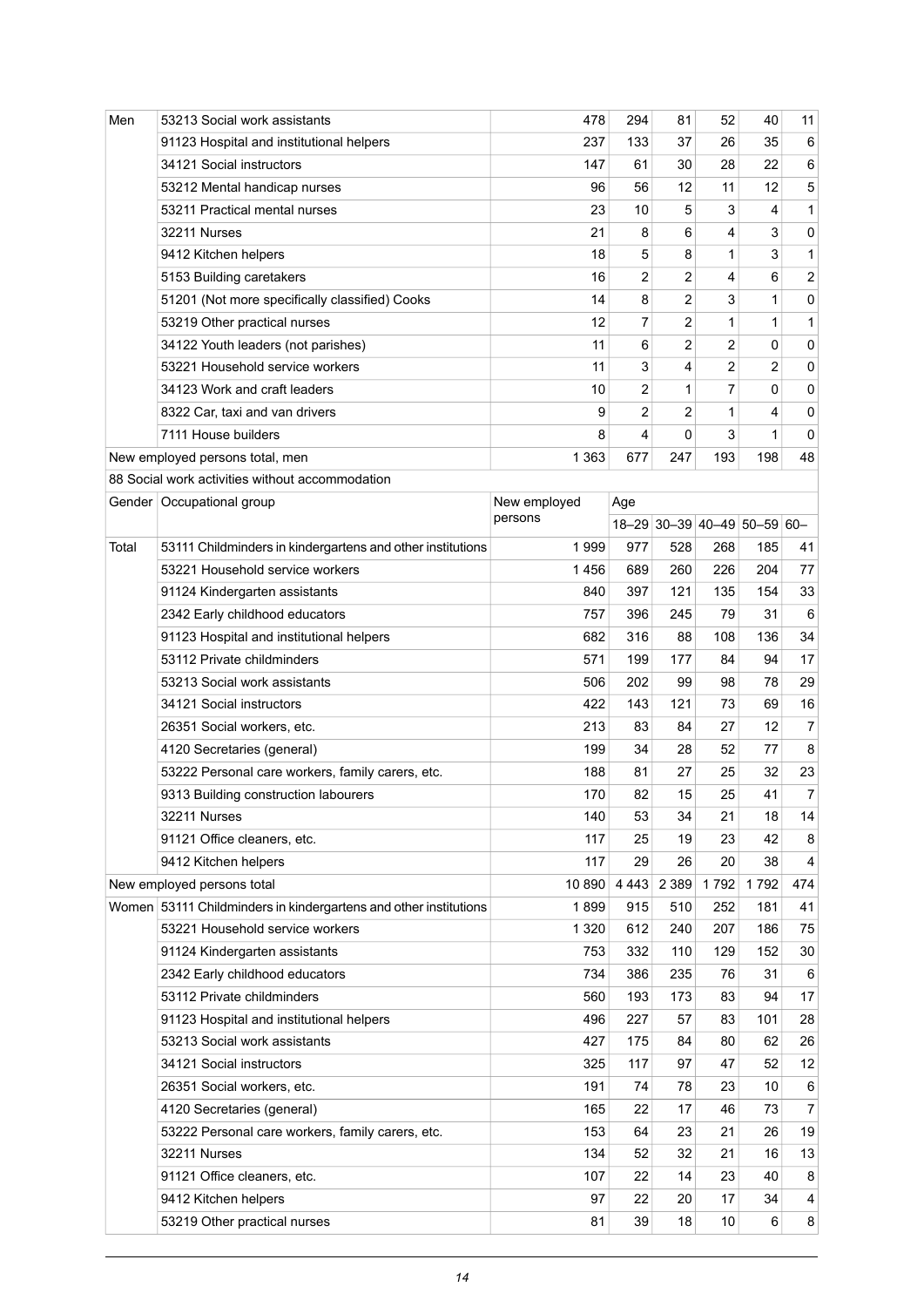|       | New employed persons total, women                           | 8958         | 3727    | 2 0 3 5 | 1443                        | 1 3 5 3      | 400                          |
|-------|-------------------------------------------------------------|--------------|---------|---------|-----------------------------|--------------|------------------------------|
| Men   | 91123 Hospital and institutional helpers                    | 186          | 89      | 31      | 25                          | 35           | 6                            |
|       | 53221 Household service workers                             | 136          | 77      | 20      | 19                          | 18           | 2                            |
|       | 9313 Building construction labourers                        | 109          | 52      | 8       | 15                          | 30           | 4                            |
|       | 53111 Childminders in kindergartens and other institutions  | 100          | 62      | 18      | 16                          | 4            | 0                            |
|       | 34121 Social instructors                                    | 97           | 26      | 24      | 26                          | 17           | 4                            |
|       | 91124 Kindergarten assistants                               | 87           | 65      | 11      | 6                           | 2            | 3                            |
|       | 53213 Social work assistants                                | 79           | 27      | 15      | 18                          | 16           | 3                            |
|       | 34123 Work and craft leaders                                | 56           | 9       | 10      | 16                          | 19           | $\boldsymbol{2}$             |
|       | 5153 Building caretakers                                    | 49           | 8       | 12      | 8                           | 19           | $\overline{c}$               |
|       | 9622 Odd job persons                                        | 42           | 7       | 9       | 10                          | 14           | $\overline{c}$               |
|       | 7222 Toolmakers and related workers                         | 37           | 6       | 6       | 9                           | 15           | $\mathbf{1}$                 |
|       | 53222 Personal care workers, family carers, etc.            | 35           | 17      | 4       | 4                           | 6            | $\overline{\mathbf{4}}$      |
|       | 4120 Secretaries (general)                                  | 34           | 12      | 11      | 6                           | 4            | $\mathbf{1}$                 |
|       | 9333 Freight handlers                                       | 33           | 2       | 8       | 5                           | 16           | $\overline{c}$               |
|       | 34122 Youth leaders (not parishes)                          | 30           | 19      | 4       | 3                           | 4            | 0                            |
|       | New employed persons total, men                             | 1932         | 716     | 354     | 349                         | 439          | 74                           |
|       | 56 Food and beverage service activities                     |              |         |         |                             |              |                              |
|       |                                                             |              |         |         |                             |              |                              |
|       | Gender   Occupational group                                 | New employed | Age     |         |                             |              |                              |
|       |                                                             | persons      |         |         | 18-29 30-39 40-49 50-59 60- |              |                              |
| Total | 9412 Kitchen helpers                                        | 2 7 7 9      | 2 1 5 1 | 222     | 195                         | 178          |                              |
|       | 5246 Food service counter attendants                        | 1 909        | 1484    | 195     | 121                         | 73           | 36                           |
|       | 5131 Waiters                                                | 1488         | 1 1 1 7 | 173     | 97                          | 64           |                              |
|       | 51201 (Not more specifically classified) Cooks              | 1 170        | 703     | 228     | 123                         | 78           |                              |
|       | 9411 Fast food preparers                                    | 705          | 599     | 59      | 31                          | 12           | 4                            |
|       | 51202 Restaurant services supervisors and shift<br>managers | 575          | 178     | 173     | 141                         | 72           | 33<br>37<br>38<br>11         |
|       | 91121 Office cleaners, etc.                                 | 97           | 28      | 15      | 25                          | 22           |                              |
|       | 4224 Hotel receptionists                                    | 69           | 54      | 10      | 4                           | 1            | 7<br>0                       |
|       | 5230 Cashiers and ticket clerks                             | 45           | 30      | 8       | 3                           | 3            | $\mathbf{1}$                 |
|       | 7512 Bakers, pastry-cooks and confectionery makers          | 45           | 35      | 6       | 4                           | 0            | 0                            |
|       | 4120 Secretaries (general)                                  | 43           | 15      | 8       | 13                          | 6            |                              |
|       | 5132 Bartenders                                             | 42           | 26      | 9       | 4                           | $\mathbf{1}$ | 1<br>$\overline{\mathbf{c}}$ |
|       | 5223 Shop sales assistants                                  | 36           | 24      | 3       | 6                           | 3            | 0                            |
|       | 5245 Service station attendants                             | 36           | 30      | 5       | 1                           | 0            | 0                            |
|       | 7412 Electrical mechanics and fitters                       | 33           | 19      | 4       | 4                           | 4            | $\overline{c}$               |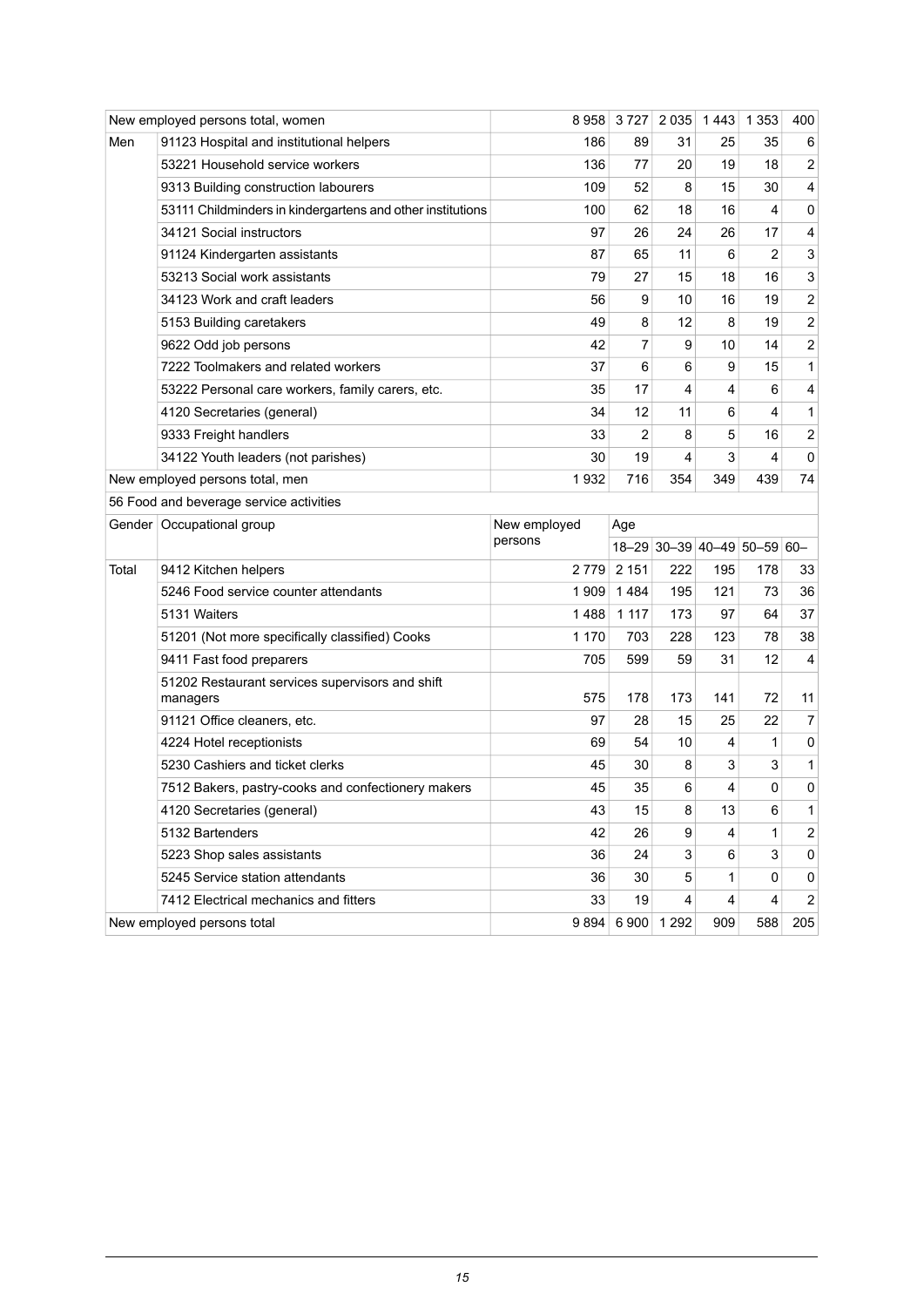|                                   | Women 9412 Kitchen helpers                                  | 2 131   | 1619    | 172            | 160 | 149            | 31                      |
|-----------------------------------|-------------------------------------------------------------|---------|---------|----------------|-----|----------------|-------------------------|
|                                   | 5246 Food service counter attendants                        | 1433    | 1 1 2 8 | 133            | 84  | 59             | 29                      |
|                                   | 5131 Waiters                                                | 1 0 2 6 | 785     | 112            | 57  | 46             | 26                      |
|                                   | 51201 (Not more specifically classified) Cooks              | 709     | 405     | 139            | 76  | 58             | 31                      |
|                                   | 9411 Fast food preparers                                    | 491     | 439     | 30             | 8   | 10             | 4                       |
|                                   | 51202 Restaurant services supervisors and shift<br>managers | 321     | 98      | 109            | 67  | 41             | 6                       |
|                                   | 91121 Office cleaners, etc.                                 | 88      | 25      | 11             | 25  | 20             | $\boldsymbol{7}$        |
|                                   | 4224 Hotel receptionists                                    | 61      | 48      | 9              | 3   | 1              | 0                       |
|                                   | 7512 Bakers, pastry-cooks and confectionery makers          | 43      | 34      | 6              | 3   | 0              | 0                       |
|                                   | 5230 Cashiers and ticket clerks                             | 37      | 25      | 7              | 1   | 3              | $\mathbf{1}$            |
|                                   | 4120 Secretaries (general)                                  | 36      | 11      | 7              | 11  | 6              | $\mathbf{1}$            |
|                                   | 5223 Shop sales assistants                                  | 32      | 22      | 2              | 5   | 3              | 0                       |
|                                   | 5245 Service station attendants                             | 29      | 23      | 5              | 1   | 0              | 0                       |
|                                   | 5132 Bartenders                                             | 25      | 17      | $\overline{c}$ | 3   | 1              | $\boldsymbol{2}$        |
|                                   | 91122 Hotel cleaners                                        | 21      | 12      | 2              | 3   | $\overline{c}$ | $\boldsymbol{2}$        |
| New employed persons total, women |                                                             | 6919    | 4933    | 834            | 565 | 429            | 158                     |
| Men                               | 9412 Kitchen helpers                                        | 648     | 532     | 50             | 35  | 29             | $\overline{c}$          |
|                                   | 5246 Food service counter attendants                        | 476     | 356     | 62             | 37  | 14             | $\overline{7}$          |
|                                   | 5131 Waiters                                                | 462     | 332     | 61             | 40  | 18             | 11                      |
|                                   | 51201 (Not more specifically classified) Cooks              | 461     | 298     | 89             | 47  | 20             | $\overline{7}$          |
|                                   | 51202 Restaurant services supervisors and shift<br>managers | 254     | 80      | 64             | 74  | 31             | 5                       |
|                                   | 9411 Fast food preparers                                    | 214     | 160     | 29             | 23  | 2              | 0                       |
|                                   | 7412 Electrical mechanics and fitters                       | 28      | 16      | 4              | 3   | 3              | $\overline{c}$          |
|                                   | 8322 Car, taxi and van drivers                              | 23      | 14      | 5              | 4   | 0              | 0                       |
|                                   | 5132 Bartenders                                             | 17      | 9       | 7              | 1   | 0              | 0                       |
|                                   | 8332 Heavy truck and lorry drivers                          | 15      | 3       | 3              | 5   | 2              | $\overline{\mathbf{c}}$ |
|                                   | 5414 Security guards                                        | 14      | 9       | 3              | 2   | 0              | 0                       |
|                                   | 7111 House builders                                         | 12      | 9       | $\overline{c}$ | 0   | $\mathbf{1}$   | 0                       |
|                                   | 9333 Freight handlers                                       | 12      | 6       | 3              | 1   | $\mathbf{1}$   | $\mathbf{1}$            |
|                                   | 3434 Chefs                                                  | 11      | 1       | 4              | 2   | 4              | 0                       |
|                                   | 1412 Restaurant managers                                    | 9       | 1       | 1              | 4   | 1              | $\overline{c}$          |
| New employed persons total, men   |                                                             | 2975    | 1967    | 458            | 344 | 159            | 47                      |

2-digit industries according to the Standard Industrial Classification TOL 2008 with most growth in the number of jobs from 2007 to 2012. 1)

2) The occupational groups are in accordance with the Classification of Occupations 2010. Occupational data were unknown for 11.5 per cent of new employed persons.

3) New employed persons in 2012 were employed who, according to Statistics Finland's employment statistics, have not been employed in 2011.